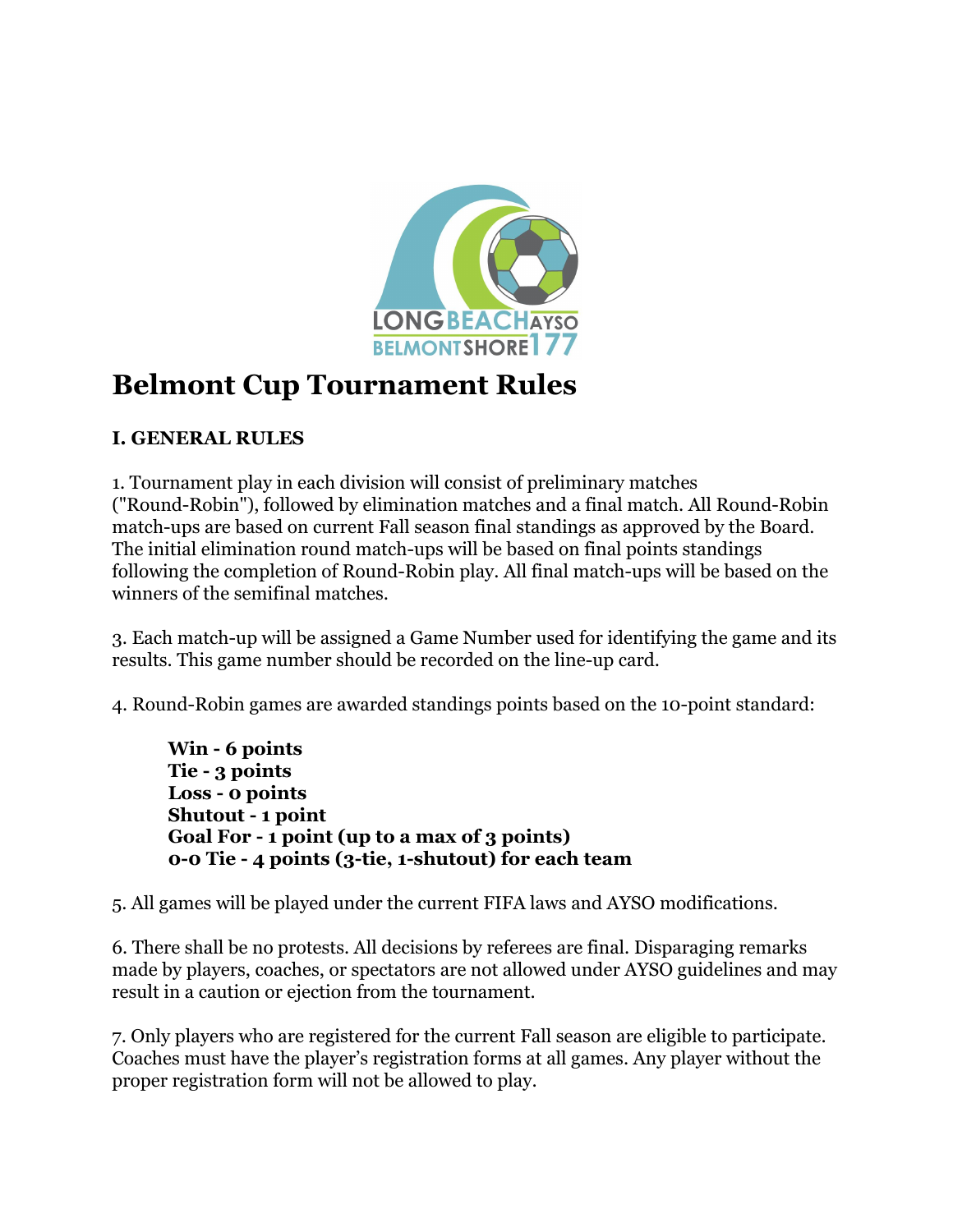8. Any team found to contain ineligible player(s) shall be disqualified.

9. Each player in attendance shall play a minimum of one half of each game (2 quarters).

#### 10. The same player may be their team's goalkeeper for the duration of the match. *Any player not playing the entire game must play at least 1 quarter in the field, not in goal.*

11. All players, coaches, and spectators of the HOME team shall position themselves on the NORTH or WEST touchline. All players, coaches, of the VISITOR team shall position themselves on the SOUTH or EAST touchline. All spectators and substitute players shall remain at least 1 yard away from the touchline and no closer than 18 yards of the goal line. No one is allowed behind the goal line.

12. Each team is allowed two coaches to convey technical instructions to players. Such participation shall be limited to POSITIVE, INSTRUCTIONAL, and ENCOURAGING. Coaches must remain on the same sideline as their team and must remain within a coaches' area which extends 10 yards on either side of the halfway line.

13. A team's referee points earned *during the season*will be added to the final point standings used to determine which teams advance out of Round Robin play and into the elimination matches.

a. Example: Team A….

14. Round-Robin final points standings tie-breakers are to be done in the following order:

Wins Head-to-head Goals against Fewest ejections ("send of" or red cards) Fewest warnings ("cautions" or yellow cards) Coin flip; the higher seeded team is "heads", and the lower seeded team is "tails." Coin flip must be done in the presence of both coaches, and two representatives from the region (e.g. Division Coordinator and Board Member)

#### **II. LENGTH OF GAME**

1. Except final matches, all games may be shortened as follows:

Pool Play GU10/BU10 25 min. GU12/BU12 - 25 min.  $GU<sub>14</sub>/BU<sub>14</sub> - 35 min.$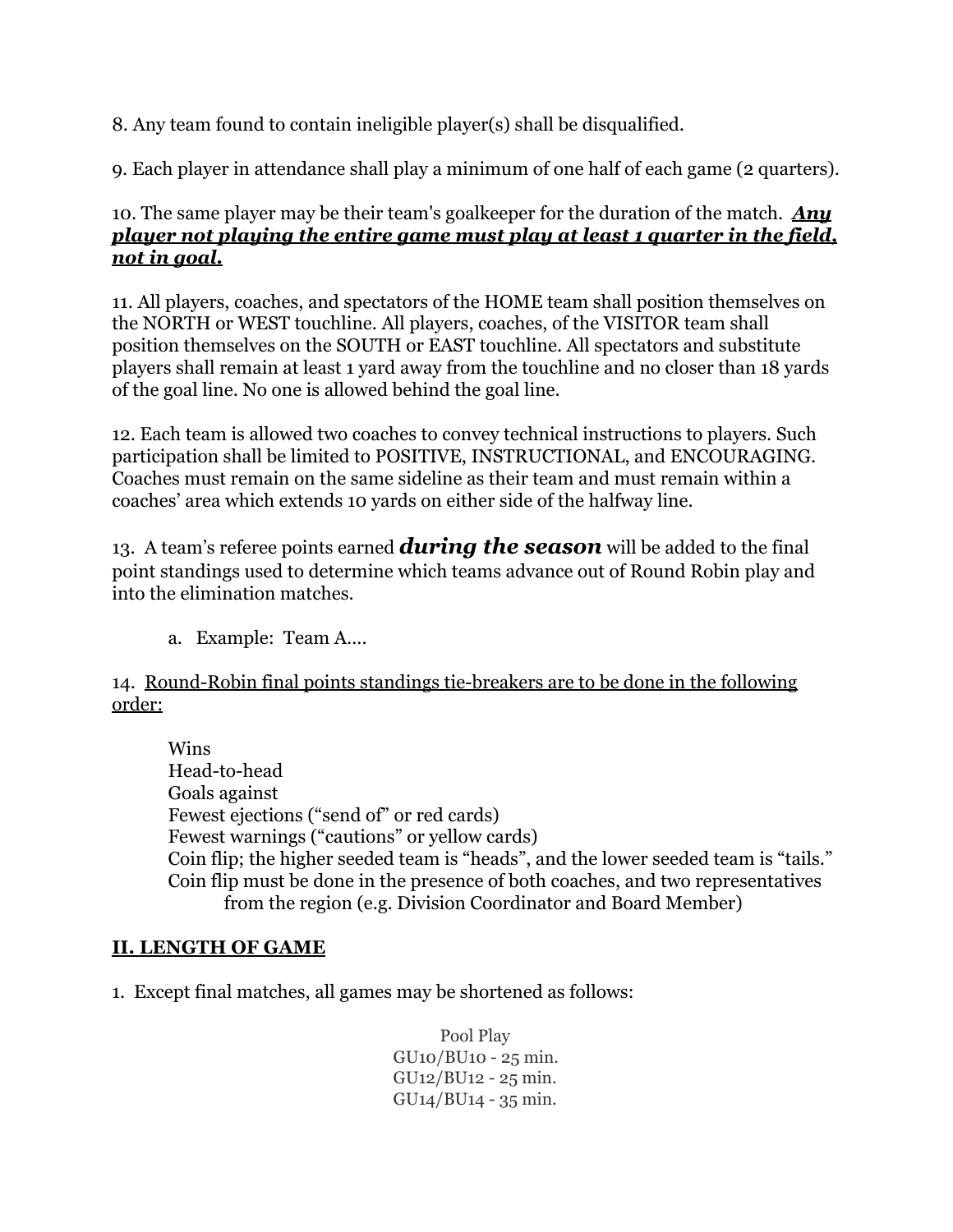Quarterfinals / Semifinals / Finals  $GU10/BU10 - 25$  min. GU12/BU12 - 30 min.  $GU<sub>14</sub>/BU<sub>14</sub> - 35 min.$ 

Deviations to these shortened times may be necessary due to field availability. Any exceptions will be indicated on our website on our "schedules" page.

Referees are to run the clock during quarter breaks. Quarter breaks should be used only for substitutions and not for tactical instruction. There will be no added time for injuries unless the injuries are serious enough to require the dispatch of Emergency Medical Personnel to the game. If a game with a serious injury is unable to be finished before the next scheduled game start time, the game will be replayed either in whole or in part, based upon a majority decision to be made by the Board of Directors Region 177.

2. Round-Robin games may finish in a tie. All semifinal elimination matches and all final matches, if tied a the end of regulation, will have Extra Time, and if the match remains tied after Extra Time, then the match will proceed to Kicks From the Penalty Mark. U10 Quarterfinal matches proceed directly to Kicks From The Penalty Mark if tied at the end of regulation.

Again due to field availability, it may be necessary to proceed directly to Kicks From The Penalty Mark for other divisions. Any exceptions will be indicated in the "Belmont Cup Special rules" on our website on our schedules page.

3. Teams must be ready to start their match at the scheduled time. Therefore, they should do tournament-style warming up on the sidelines or near the field of their scheduled match, and should be checked-in by the referee team. Due to time constraints, warming up or shooting practice on the field is discouraged.

3. A five-minute grace time will be allowed for kick-off times. If a team cannot field seven players within that time, it will forfeit the game. (The game will be recorded as a  $1-0$  game).

4. Half-time will last for five minutes.

5. If a game is still underway 5 minutes before the next scheduled game, the referee will terminate the game and the score at that time will be the final score.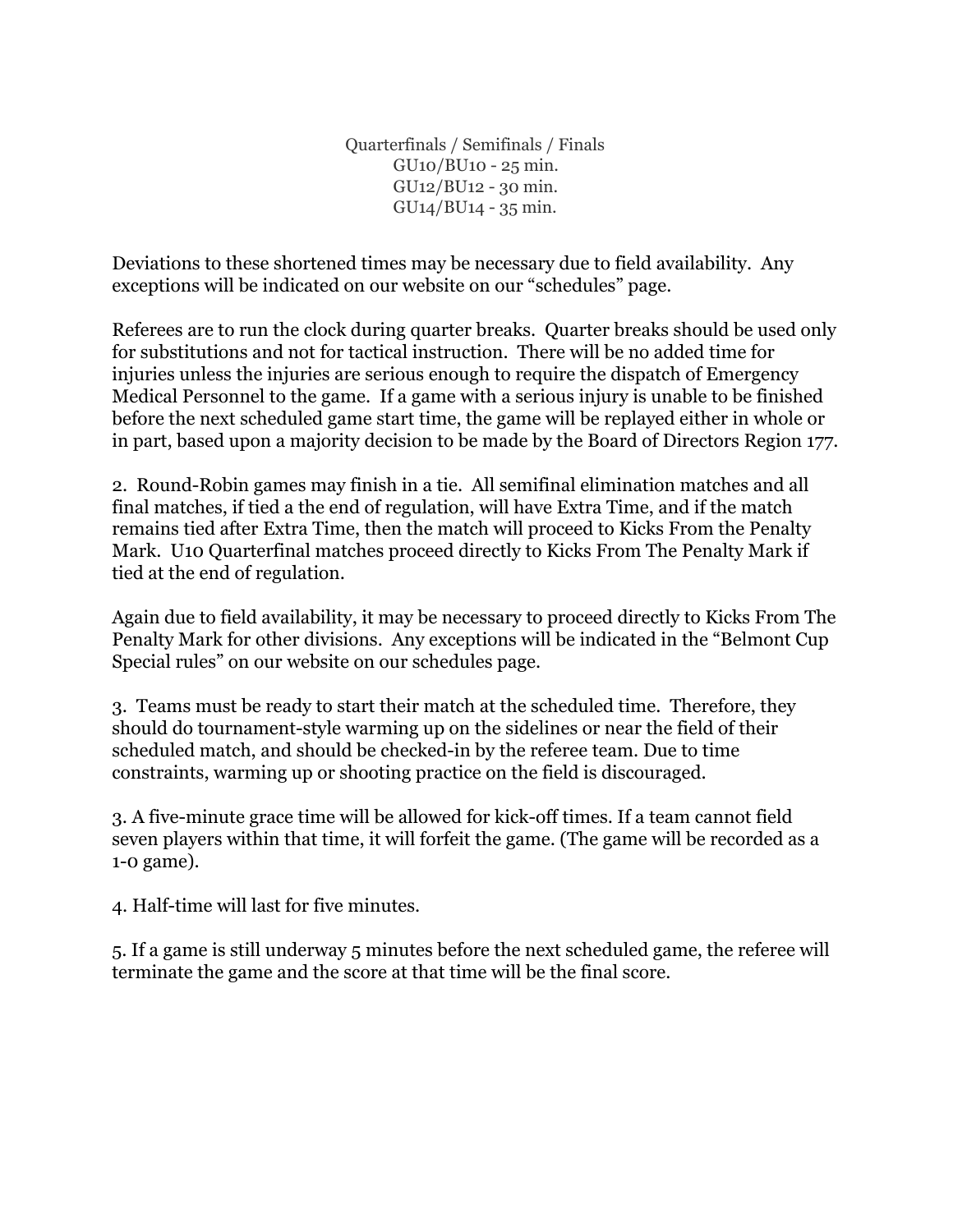## **III. EXTRA TIME (ELIMINATION AND FINAL MATCHES ONLY)**

1. If a match goes to Extra Time, then there will be one extra time period as follows:

Division  $5/U10$  - Two five-minute periods; Division  $4$ /U12 - Two six-minute periods; Division  $3/U14$  - Two seven-minute periods.

2. There shall be a 5-minute break before the start of extra time. During this break, the referee shall hold a coin toss. The winner of the toss chooses the goal to attack, the other team kicks off.

3. The referee will stop the game at the end of the first extra-time period for one minute to allow teams to change directions and substitute players.

4. If a team ends regulation time short-handed, it will continue to play short-handed during the extra time.

#### **IV. KICKS FROM THE PENALTY MARK (ELIMINATION AND FINAL GAMES ONLY)**

1. If the match remains tied after Extra Time, then the winner shall be determined by Kicks From The Penalty Mark.

2. The referee shall choose the goal at which the shots shall be taken.

3. Only players remaining on the field of play at the conclusion of the extra time periods are eligible to participate.

4. When a team finishes the match with a greater number of players than their opponents, they shall reduce their numbers to equate with that of their opponents and inform the referee of the name and number of each player excluded. The team captain has this responsibility.

5. Before the start of kicks from the penalty mark the referee shall ensure that only an equal number of players from each team remain within the centre circle and they shall take the kicks. All eligible players shall remain in the center circle except for the player taking the kick and the goalkeepers. The goalkeeper NOT defending against the kick must remain on the field of play, outside the penalty area in which the kicks are being taken, on the goal line where it meets the penalty area boundary line.

6. The referee shall toss a coin, and the team whose captain wins the toss chooses to kick either first or second.

7. Each team will take five kicks. Each team member will take the kicks alternatively.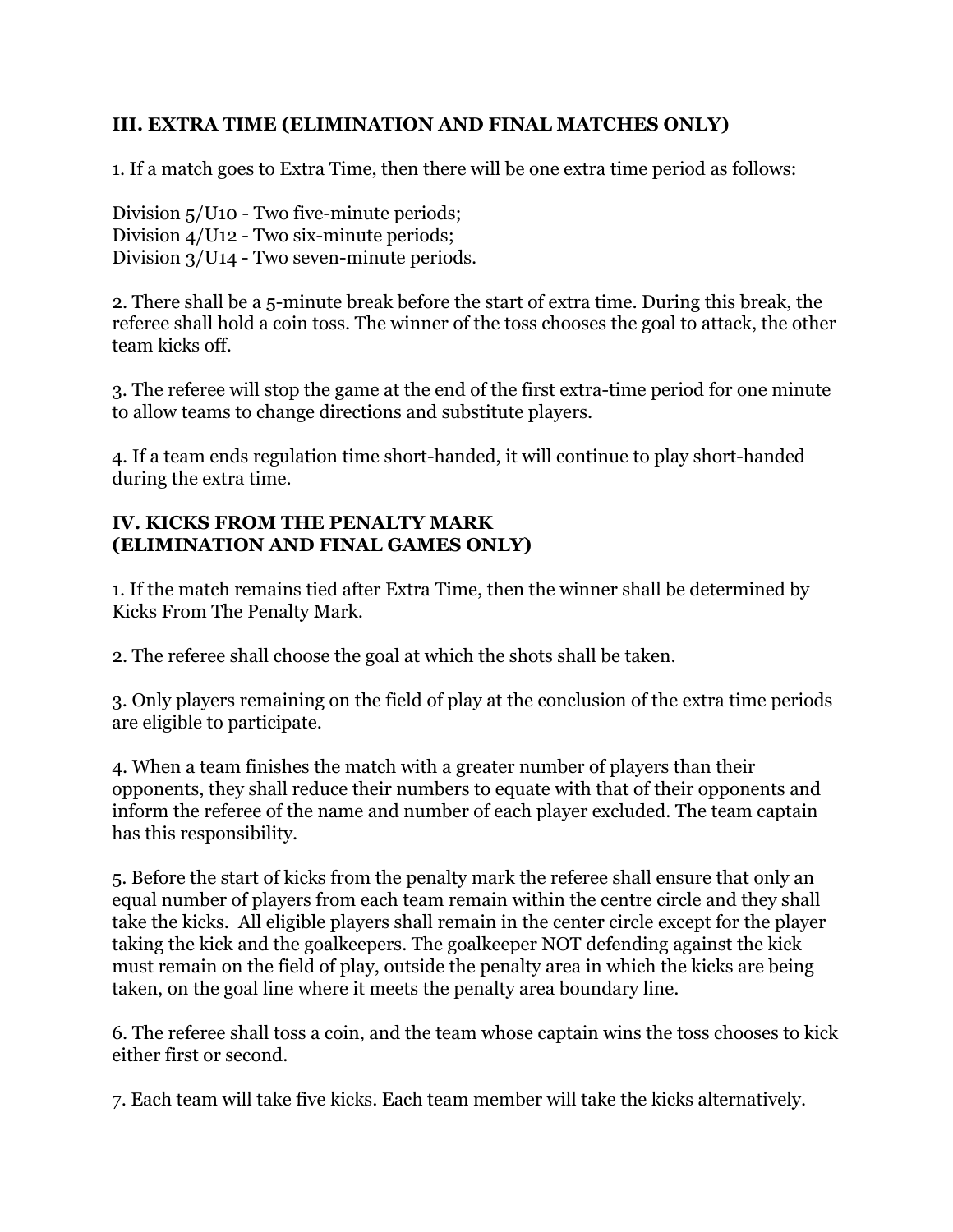8. Each kick shall be taken by a different player, and not until all eligible players of any team, including the goalkeeper, have taken a kick, may a player from the same team take a second kick.

9. If the score is still tied after the first five kicks, the taking of kicks shall continue, in the same order, until such time as both teams have taken an equal number of kicks (not necessarily five more kicks) and one team has scored one goal more than the other team.

10. The winner is the team that scores the greater number of goals.

11. Any eligible player may change place with the goalkeeper at any time.

## **V. MISCONDUCT**

Any caution or send-off/ejection of players, coaches or spectators must be reported along with the score and may be used for tie breaking.

# *A. PLAYERS*

1. Any caution (yellow card) given to a player will be carried forward for the duration of the tournament. Any player who accumulates two cautions will be suspended for the next game and results in a 1 point deduction from standings.

2. Any player who is sent off/ejected (red card), will automatically be suspended from the next game (with the exception as listed in item 3) and 3 points will be deducted from the team standings.

3. Any player who receives a send-off/ejection (red card) for violent conduct or fighting will be suspended from the tournament, and 3 points will be deducted from the team standings.

# *B. COACHES*

1. Any caution given to a coach will be carried forward for the duration of the tournament. Any coach who accumulates two cautions will be suspended from the next game. Any coach who is sent off/ejected will be suspended from the next game and 3 points will be deducted from the team standings.

2. Any coach who verbally or physically abuses another person, including but not limited to players, coaches, officials, and spectators at the field will be suspended from the tournament.